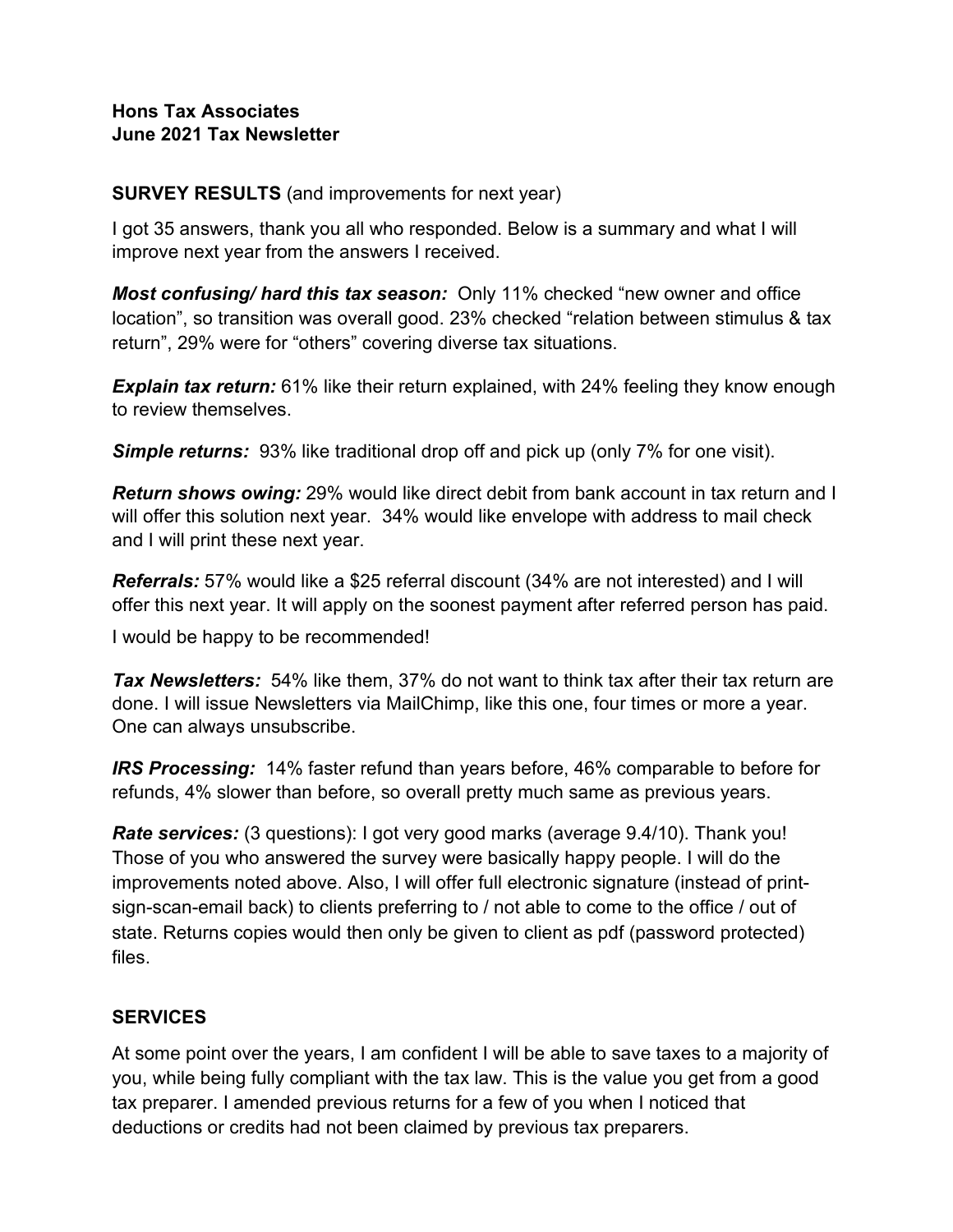I ask reasonable questions. Through seeing many returns and quite a few IRS letters, also having had my own business for many years, and although never sure or guaranteed, for self-employed people / small business owners, I may be able to pinpoint deductions which at first look may seem exaggerate, possibly overly aggressive positions, and possible IRS audit triggers (we never know for sure about these), also I can ask about usual deductions for self-employed people /small businesses that I don't see being claimed.

For my tax practice to be sustainable I will need to raise my prices an average of 10% next year. Some returns price will be unchanged (can be lower if the tax situation simplifies), some will see an increase of more than 10% if the price was comparatively too low and/or significant additional time was spent getting full tax information. I will always give you the price in front when you bring the documents (subject to no additional unknown tax issues)

# **TAX UPDATES**

## **Additional refund for first \$10,200 of unemployment benefits not taxable**

Most of you in this case have by now received your additional refund (unless IRS kept it for previous tax obligations). A few have not and this is when credits were claimed in the return, their amounts being now modified by the unemployment taxation change. If you are in this case, the only thing you can do is being patient. Consider that IRS had about 12 million returns with unemployment changes to process and issue refunds for.

# **Child Tax Credit (CTC)**

As explained in my previous (May) Newsletter and in summary:

. For tax year 2021, families claiming the CTC will start receiving monthly after July 15 up to \$250/month (to a total of \$1,500: half of \$3,000 credit in tax return) per qualifying child from age 6 to 17 (as of 12/31/2021), and up to \$300/month (to a total of \$1,800: half of 3,600 credit in tax return) per qualifying child under age 6.

. This will be subject of a phase-out for income (refer to previous Newsletter). Before, CTC was up to \$2,000 per qualifying child **under** the age of 17 at the end of the tax year.

**. Important:** If you get CTC, you will need to give me the exact total amount you got in monthly payments to input in your 2021 return (claiming the remaining). If the amount input in the tax return is not correct, it would most likely generate delays in the refund (this is what I saw happening this year for Stimulus 1 & 2).

Above will also apply for Stimulus 3 that most of us got in April-May this year: I will need to input in your 2021 return the exact amount received: Stimulus 3 was an advance on a credit in your coming 2021 return.